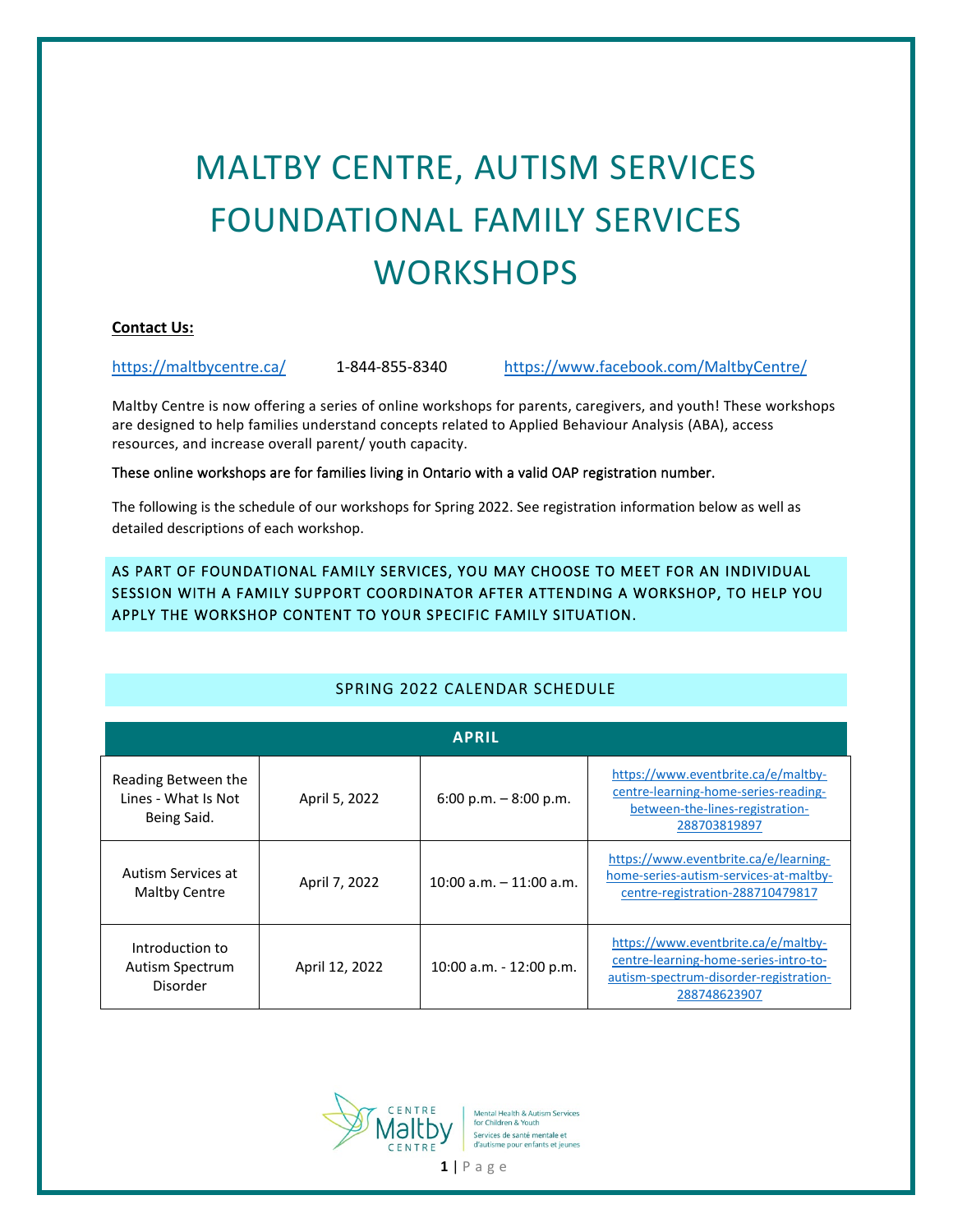| Growing Together in<br>the Early Years:<br><b>Making Connections</b>  | April 13, 2022                                 | 9:30 a.m. - 12:00 p.m.    | https://www.eventbrite.ca/e/growing-<br>together-in-the-early-years-making-<br>connections-workshop-registration-<br>288755333977         |
|-----------------------------------------------------------------------|------------------------------------------------|---------------------------|-------------------------------------------------------------------------------------------------------------------------------------------|
| Brothers, Sisters &<br>Autism-Series<br>Ages 13-18                    | Week 1: April 19 & 21<br>Week 2: April 26 & 28 | 6: 00 p.m. - 7:00 p.m.    | https://www.eventbrite.ca/e/brothers-<br>sisters-autism-teens-13-18-series-of-4-1-<br>hour-workshops-tickets-288767059047                 |
| Transition to<br>Adulthood                                            | April 20, 2022                                 | 1:00 p.m. - 3:00 p.m.     | https://www.eventbrite.ca/e/maltby-<br>centre-learning-home-series-transition-to-<br>adulthood-registration-290414025167                  |
| Teaching your Child<br>Improved<br>Communication                      | April 25, 2022                                 | 10:00 a.m. $-$ 12:00 p.m. | https://www.eventbrite.ca/e/learning-<br>home-series-teaching-your-child-<br>improved-communication-registration-<br>290418648997         |
| <b>Teen Hangout</b><br>Ages 13-18                                     | April 26, 2022                                 | 4:00 p.m. $-5:00$ p.m.    | https://www.eventbrite.ca/e/maltby-<br>centre-learning-home-series-teen-<br>hangout-registration-290422961897                             |
| Kick Back, Share, and<br><b>Chat: Autism Services</b><br>Parent Group | April 27, 2022                                 | 7:00 p.m.-8:00 p.m.       | https://www.eventbrite.ca/e/kick-back-<br>share-and-chat-autism-services-parent-<br>group-registration-290446552457                       |
| Words to Know:<br>The F words in<br>Childhood<br>Development          | April 28, 2022                                 | 6:00 p.m. $-7:00$ p.m.    | https://www.eventbrite.ca/e/learning-<br>home-series-words-to-know-the-f-words-<br>in-childhood-development-registration-<br>290474486007 |
| <b>Accessing Respite</b><br>Services                                  | April 29, 2022                                 | 11:00 a.m. - 12:00 p.m.   | https://www.eventbrite.ca/e/maltby-<br>centre-learning-home-series-accessing-<br>respite-services-registration-<br>290496842877           |

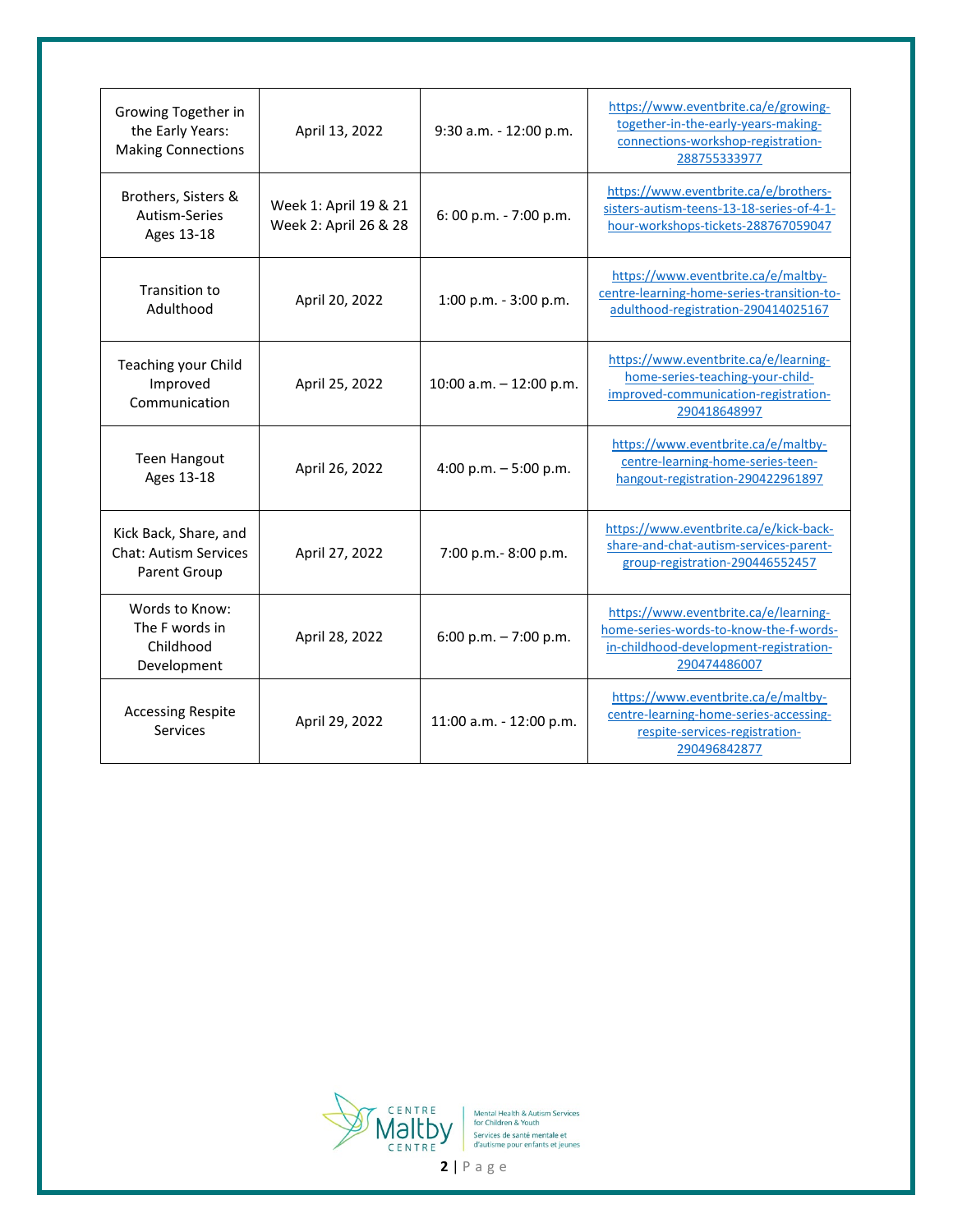| <b>MAY</b>                                                            |                                                                                        |                            |                                                                                                                                           |  |  |
|-----------------------------------------------------------------------|----------------------------------------------------------------------------------------|----------------------------|-------------------------------------------------------------------------------------------------------------------------------------------|--|--|
| Introduction to ABA<br>Series                                         | Week 1: May 3 & 5<br>Week 2: May 10 & 12<br>Week 3: May 17 & 19<br>Week 4: May 24 & 26 | $6:00$ p.m. - 7:30 p.m.    | https://www.eventbrite.ca/e/maltby-<br>centre-introduction-to-applied-behaviour-<br>analysis-series-registration-290524545737             |  |  |
| Play to Grow                                                          | May 11, 2022                                                                           | $10:00$ a.m. $-11:00$ a.m. | https://www.eventbrite.ca/e/maltby-<br>centre-learning-home-series-play-to-grow-<br>registration-290554003847                             |  |  |
| ASD and Puberty                                                       | May 18, 2022                                                                           | 6:00 p.m. $-8:00$ p.m.     | https://www.eventbrite.ca/e/maltby-<br>centre-learning-home-series-autism-<br>spectrum-disorder-and-puberty-<br>registration-290594464867 |  |  |
| Kick Back, Share, and<br><b>Chat: Autism Services</b><br>Parent Group | May 25, 2022                                                                           | 7:00 p.m. $-8:00$ p.m.     | https://www.eventbrite.ca/e/kick-back-<br>share-and-chat-autism-services-parent-<br>group-registration-290628065367                       |  |  |
| Growing Together in<br>the Early Years:<br><b>Teach and Talk</b>      | May 25, 2022                                                                           | 10:00 a.m. - 12 p.m.       | https://www.eventbrite.ca/e/growing-<br>together-in-the-early-years-teach-and-talk-<br>registration-290692658567                          |  |  |
| How to Improve My<br>Child's/Youth's Social<br><b>Skills</b>          | May 26, 2022                                                                           | $10:00$ a.m. $-11:00$ a.m. | https://www.eventbrite.ca/e/maltby-<br>centre-learning-home-series-how-to-<br>improve-childs-social-skills-registration-<br>290730872867  |  |  |
| <b>Teen Hangout</b><br>Ages 13-18                                     | May 31, 2022                                                                           | 4:00 p.m. $-5:00$ p.m.     | https://www.eventbrite.ca/e/maltby-<br>centre-learning-home-series-teen-<br>hangout-registration-290737081437                             |  |  |
| <b>Filling Out Your</b><br><b>SSAH Form</b>                           | May 31, 2022                                                                           | 6:00 p.m. - 7:00 p.m.      | https://www.eventbrite.ca/e/maltby-<br>centre-learning-home-filling-out-your-<br>ssah-form-registration-290755897717                      |  |  |

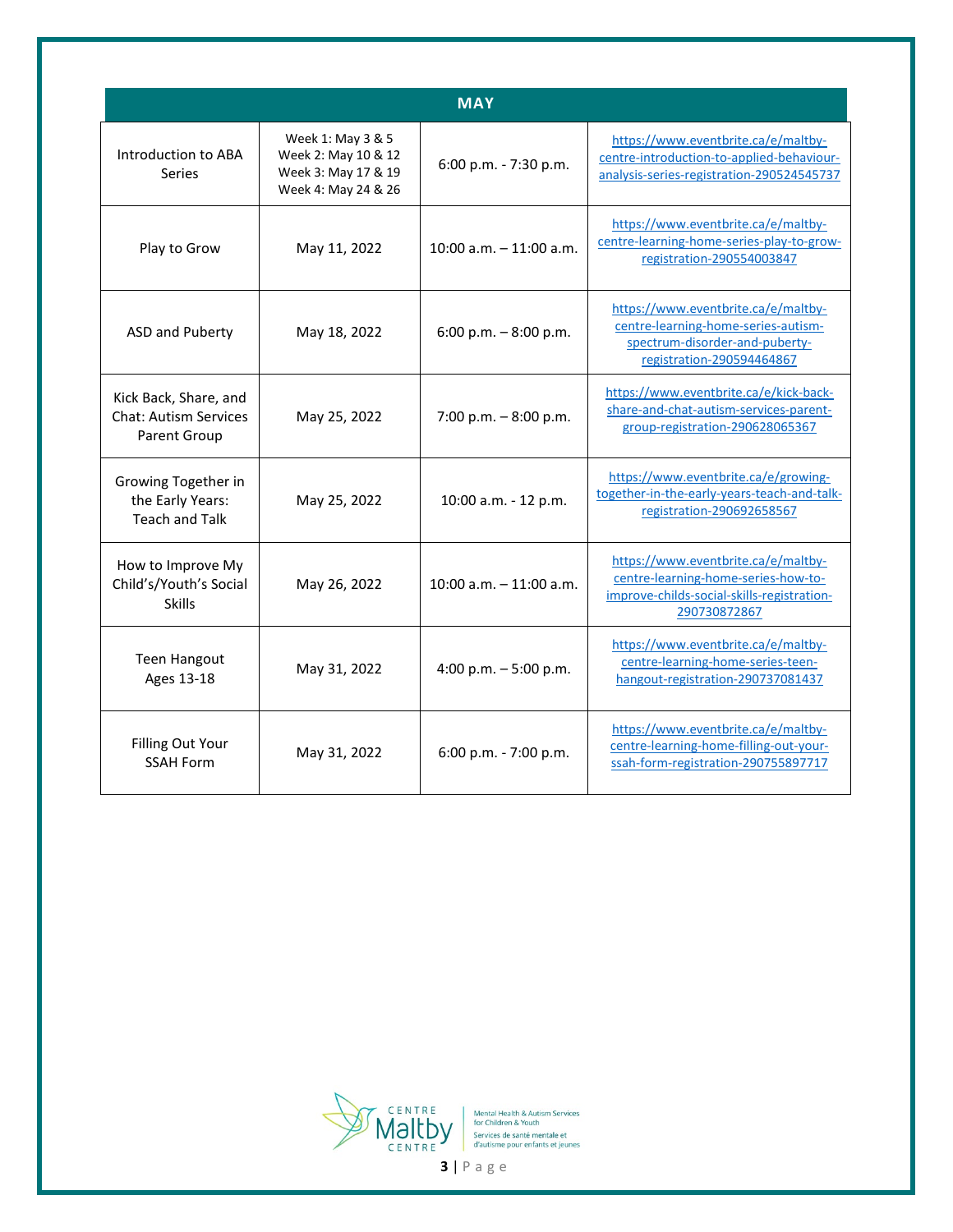| <b>JUNE</b>                                                           |                            |                            |                                                                                                                                        |  |  |
|-----------------------------------------------------------------------|----------------------------|----------------------------|----------------------------------------------------------------------------------------------------------------------------------------|--|--|
| Coping With<br>Challenging Behaviour                                  | June 1, 2022               | $6:00$ p.m. $-7:00$ p.m.   | https://www.eventbrite.ca/e/maltby-<br>centre-learning-home-series-coping-with-<br>challenging-behaviour-registration-<br>290764503457 |  |  |
| Transition to<br>Adulthood                                            | June 7, 2022               | $6:00$ p.m. $-8:00$ p.m.   | https://www.eventbrite.ca/e/maltby-<br>centre-learning-home-series-transition-to-<br>adulthood-registration-290769478337               |  |  |
| Autism Services at<br><b>Maltby Centre</b>                            | June 9, 2022               | $10:00$ a.m. $-11:00$ a.m. | https://www.eventbrite.ca/e/learning-<br>home-series-autism-services-at-maltby-<br>centre-registration-290789107047                    |  |  |
| Will Pictures Help my<br>Child to<br>Communicate?                     | June 14, 2022              | $10:00$ a.m. $-11:00$ a.m. | https://www.eventbrite.ca/e/learning-<br>home-series-will-pictures-help-my-child-<br>to-communicate-registration-<br>290792075927      |  |  |
| <b>Transitions Through</b><br>the Day                                 | June 16, 2022 <sup>h</sup> | 10:00 a.m. $-$ 12:00 p.m.  | https://www.eventbrite.ca/e/maltby-<br>centre-learning-home-series-transitions-<br>through-the-day-registration-<br>290800982567       |  |  |
| Teens, ASD and<br>Friendship                                          | June 16, 2022              | $6:00$ p.m. $-8:00$ p.m.   | https://www.eventbrite.ca/e/maltby-<br>centre-learning-home-series-teens-asd-<br>friendship-registration-290802878237                  |  |  |
| Good night, Sleep<br>Tight                                            | June 20, 2022              | $11:00$ a.m. $-12:00$ p.m. | https://www.eventbrite.ca/e/maltby-<br>centre-learning-home-series-good-night-<br>sleep-tight-registration-290806037687                |  |  |
| <b>Teaching Your Child</b><br><b>Toileting Skills</b>                 | June 22, 2022              | $10:00$ a.m. $-11:00$ a.m. | https://www.eventbrite.ca/e/learning-<br>home-series-teaching-your-child-toileting-<br>skills-registration-290807251317                |  |  |
| Kick Back, Share, and<br><b>Chat: Autism Services</b><br>Parent Group | June 22, 2022              | 7:00 p.m. $-8:00$ p.m.     | https://www.eventbrite.ca/e/kick-back-<br>share-and-chat-autism-services-parent-<br>group-registration-290808424827                    |  |  |

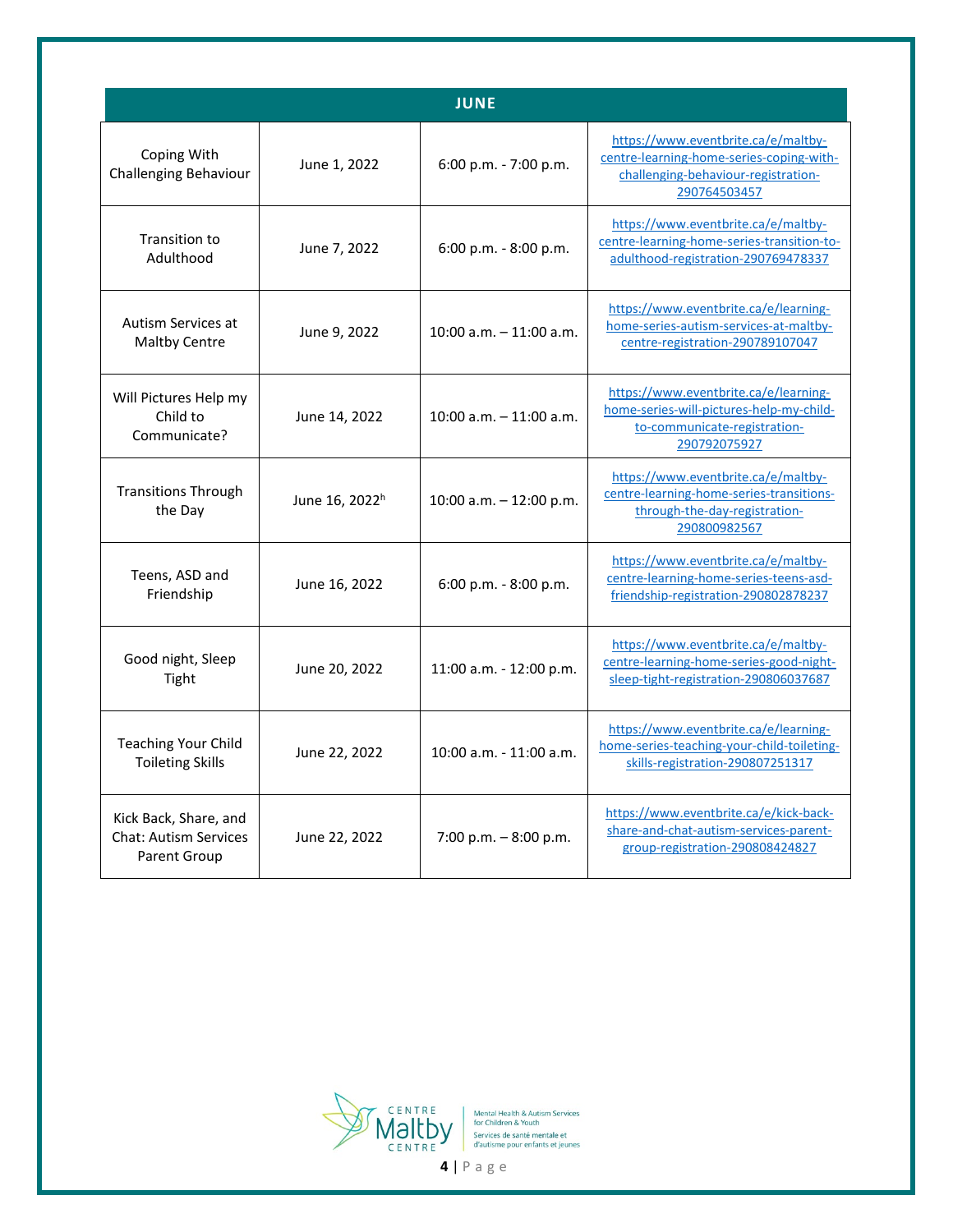## **GENERAL TOPICS FOR ALL AGES**

#### ACCESSING RESPITE SERVICES (ONE HOUR WORKSHOP)

Accessing Respite Services is dedicated to helping parents navigate the respite system to obtain relief from caring for their child so that they can work, attend to the needs of their other children, or recharge their batteries.

As a result of participating in this workshop, you will be able to:

- Find a respite provider
- Match a worker's skills set with your child's needs
- Manage the financial component of this service

#### AUTISM SERVICES AT MALTBY CENTRE (ONE HOUR WORKSHOP)

For the past 20+ years Maltby Centre has been the leading provider of evidence-based Applied Behaviour Analysis (ABA) in the KFLA area. We offer a variety of individualized services for children and youth with autism spectrum disorder (ASD). Under the Ontario Autism Program (OAP) we offer publicly funded Foundational Services to help support building family capacity.

As a result of participating in this workshop, you will:

- Review Foundational Services and how you can get started
- Understand how to connect with Maltby Centre for Autism Services
- Discover the breadth of Autism Services offered at Maltby Centre

#### COPING WITH CHALLENGING BEHAVIOUR (ONE HOUR WORKSHOP)

This presentation is designed to help parents create strategies to reduce challenging behaviours by identifying why the behaviour is occurring in the first place, how we can stop reinforcing the behaviour to ensure it happens less in the future and how we can start reinforcing other behaviours to replace it.

As a result of participating in this workshop, you will be able to:

- Identify the four functions of behaviour
- Learn strategies related to not reinforcing each function of behaviour
- Learn how to use motivation and reinforcement to encourage replacement behaviours

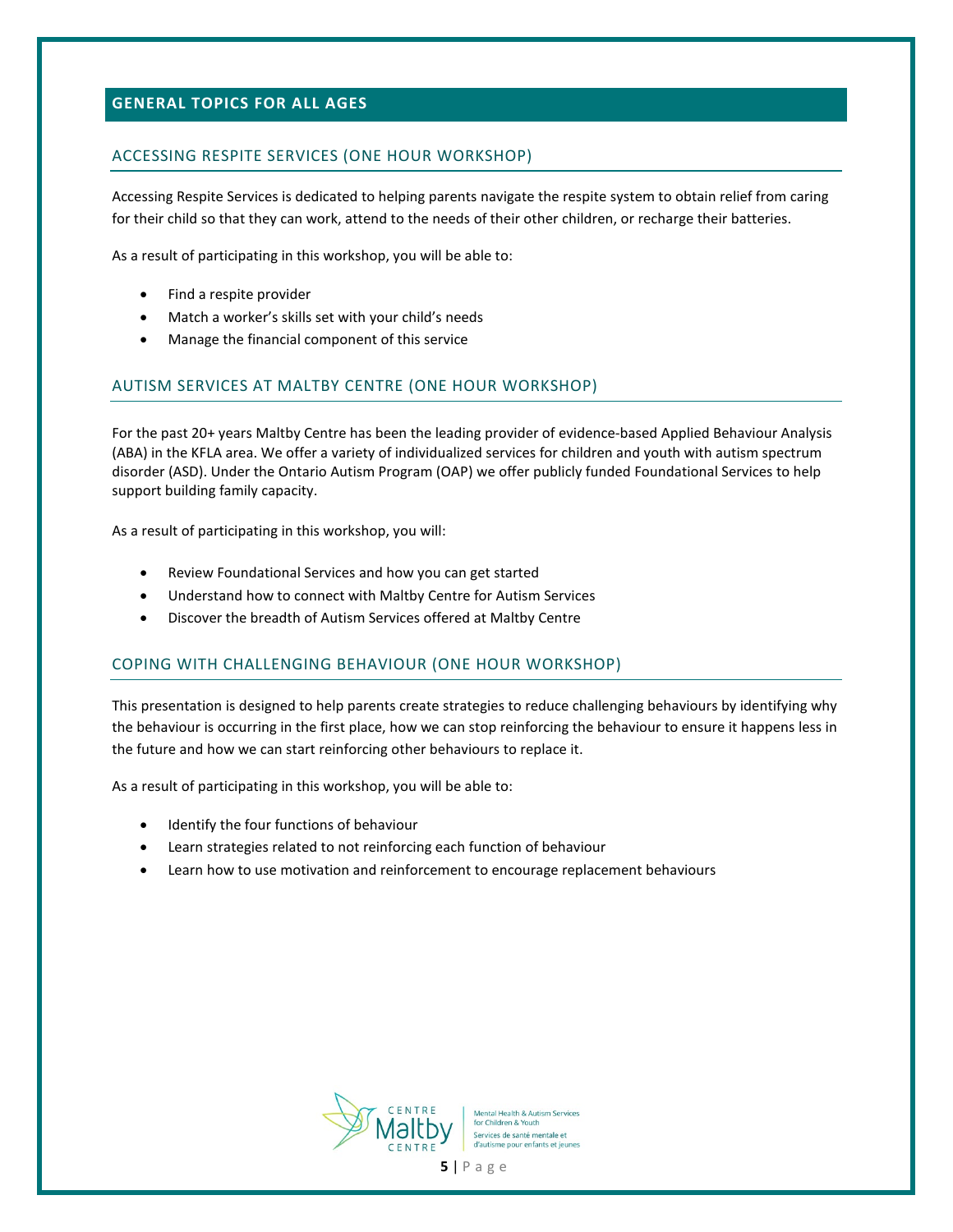## GOOD NIGHT, SLEEP TIGHT (ONE HOUR WORKSHOP)

Good night, Sleep Tight is a workshop for parents dedicated to helping problem solve common issues around sleeping. Having healthy sleep patterns is essential to both parents and children but it is often a struggle for families who have a person with an autism spectrum disorder diagnosis in their lives.

As a result of participating in this workshop, you will be able to:

- Understand the two main areas of sleep challenges
- Learn and understand the importance of routines
- Gain awareness of factors that impact sleep
- Develop a plan to improve your child/youth's sleep pattern

#### FILLING OUT YOUR SSAH APPLICATION (ONE HOUR WORKSHOP)

Special Services at Home is a funding source available to all parents in Ontario who have a child/youth with special needs. There is no income requirement for this funding source, and it is typically used for to pay for respite services.

As a result of participating in this workshop you will:

- Be able to complete your SSAH application
- Understand where to send the completed form to for processing
- Increase your ability to manage your funding

## INTRODUCTION TO APPLIED BEHAVIOUR ANALYSIS (ABA) (SERIES OF EIGHT- ONE AND A HALF HOUR WORKSHOPS)

This workshop introduces participants to Applied Behaviour Analysis (ABA). Participants engage in activities and exercises to develop their skills to support their child's development. All families are encouraged to participate in this series.

As a result of participating in this series of workshops, you will be able to:

- Identify realistic learning goals for your child
- Develop simple strategies to teach skills and to increase desired behaviours, while decreasing undesired behaviours
- Measure and monitor progress through practical data collection
- Change and adjust strategies to promote positive changes in behaviour and skills

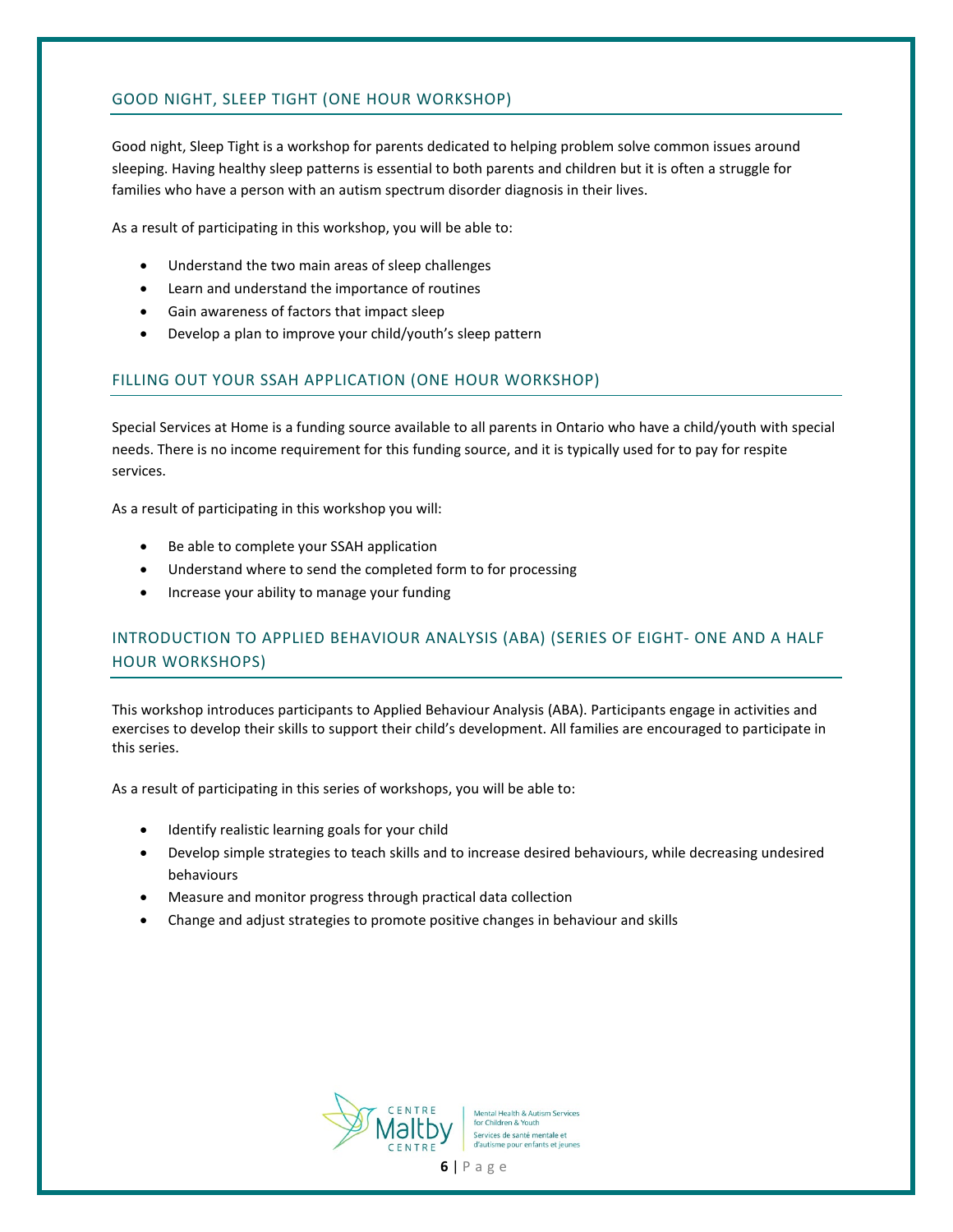## INTRODUCTION TO AUTISM SPECTRUM DISORDER (TWO HOUR WORKSHOP)

This workshop will be most helpful for caregivers who are looking for simple, easy-to-understand information on autism. Caregivers are often looking for ways to explain their child's autism to others and after this workshop they will have the language to do so. This workshop will discuss diagnosis, common terminology used, prevalence rates and research in the field of autism.

As a result of participating in this workshop you will be able to:

- Describe common key terms, language, and acronyms
- Describe the process of diagnosis of ASD
- Describe the characteristics of autism spectrum disorder and ways in which related behaviours may occur

## TRANSITIONS THROUGH THE DAY (TWO HOUR WORKSHOP)

Parents of children with autism spectrum disorder often find that their child/youth resists changing activities through the day. Child/youth personality, anxiety, and characteristics associated with autism spectrum disorder all contribute to difficulties with transitions. This presentation covers the most common and effective strategies recommended to parents and caregivers to make transitions easier and less anxiety-provoking.

As a result of participating in this workshop, you will be able to:

- List challenges associated with autism that may impact children's/youth's abilities to make transitions
- Identify and describe 5 transition strategies and corresponding tools that can be used to support many types of transitions
- Create an individual plan to teach your child to complete one daily transition

## WORDS TO KNOW! THE F WORDS OF CHILDHOOD DEVELOPMENT (ONE HOUR WORKSHOP)

This is an interactive workshop learning about Can Child's 6 F words (Function, Family, Fitness, Fun, Friends and Future). The F word's focus on six key areas of child development and can help you when fostering your child/youth's growth. They help to provide a holistic framework when working with service providers.

As a result of participating in this workshop, you will be able to:

- Identify the F words and understand how they are helpful in developing a plan to support your child/youth's growth
- Create your child/youth's F word profile

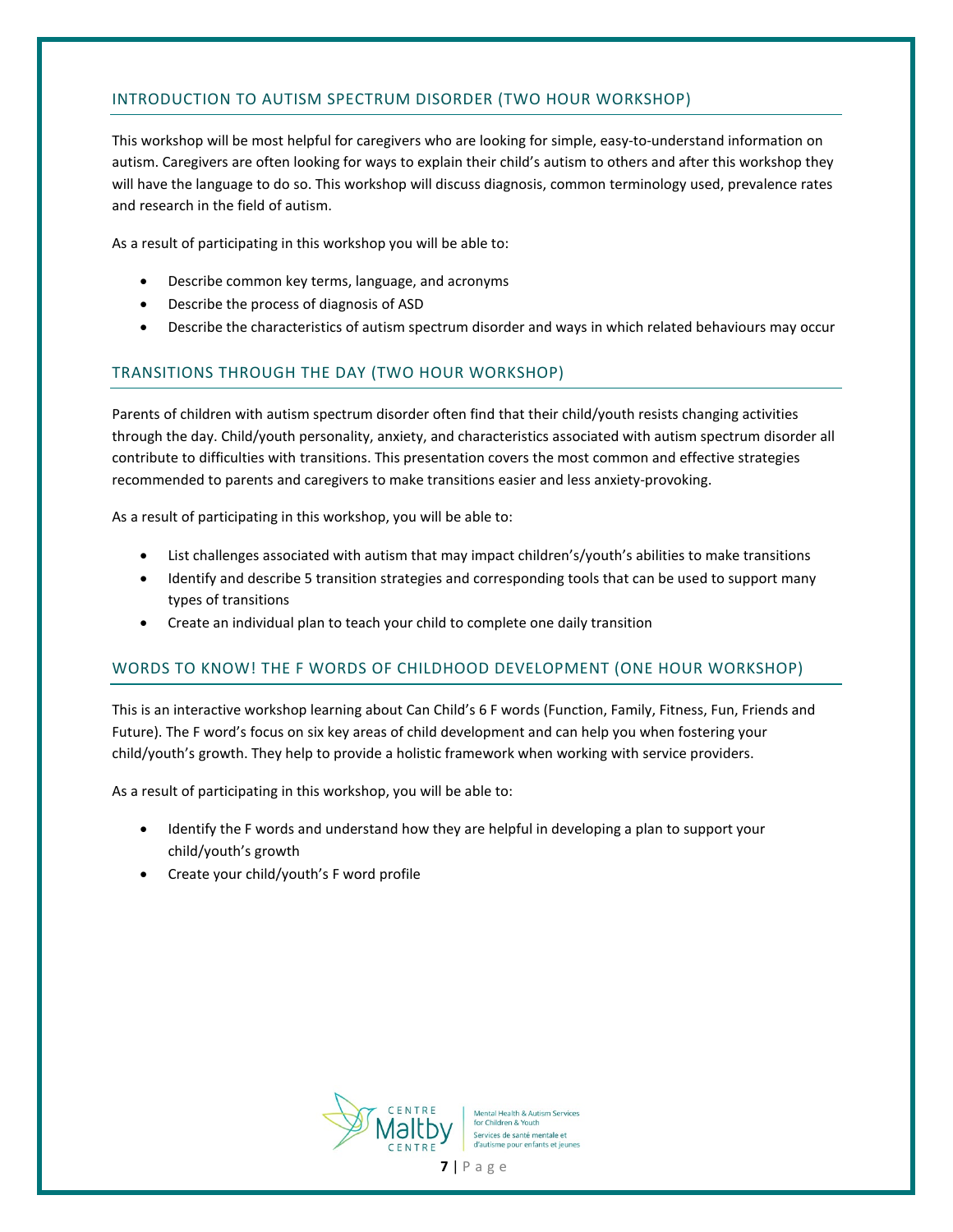## **WORKSHOPS FOR FAMILIES OF YOUNG CHILDREN**

# GROWING TOGETHER IN THE EARLY YEARS: MAKING CONNECTIONS (TWO AND A HALF HOUR WORKSHOP)

This workshop is in collaboration with Early Expressions and Kids Inclusive designed for parents who are seeking strategies to help improve their child's social communication.

As a result of participating in this workshop, you will be able to:

- Observe your child's behaviour
- Better Understand your child's sensory and self-regulation needs
- Encourage your child's participation in social interactions
- Improve your child's ability to communicate

# GROWING TOGETHER IN THE EARLY YEARS: TEACH AND TALK WITH PICTURES (TWO HOUR WORKSHOP)

This workshop is in collaboration with Early Expressions and Kids Inclusive. It is designed for parents who are seeking strategies to help improve their child's communication, use visual tools, and manage challenging behaviour. This workshop is part two of the Growing Together in the Early Years series.

As a result of participating in this workshop, you will be able to:

- Understand the differences between receptive and expressive communication
- Understand how to improve expressive and receptive communication
- Use tools such as Visual Schedules, First/Then and Task Strips
- Implement strategies to reduce challenging behaviour

#### HOW TO IMPROVE MY CHILD/ YOUTH'S SOCIAL SKILLS (ONE HOUR WORKSHOP)

This workshop has been developed to help parents and caregivers create opportunities for social skills development using some general Applied Behaviour Analysis strategies.

As a result of participating in the workshop, you will be able to:

- Describe the social styles and explain how social skills may be different for children and youth with autism spectrum disorder
- Describe ways to enhance child and youth's environment to encourage social opportunities and development
- Describe how to plan a play date or social "hang out" time

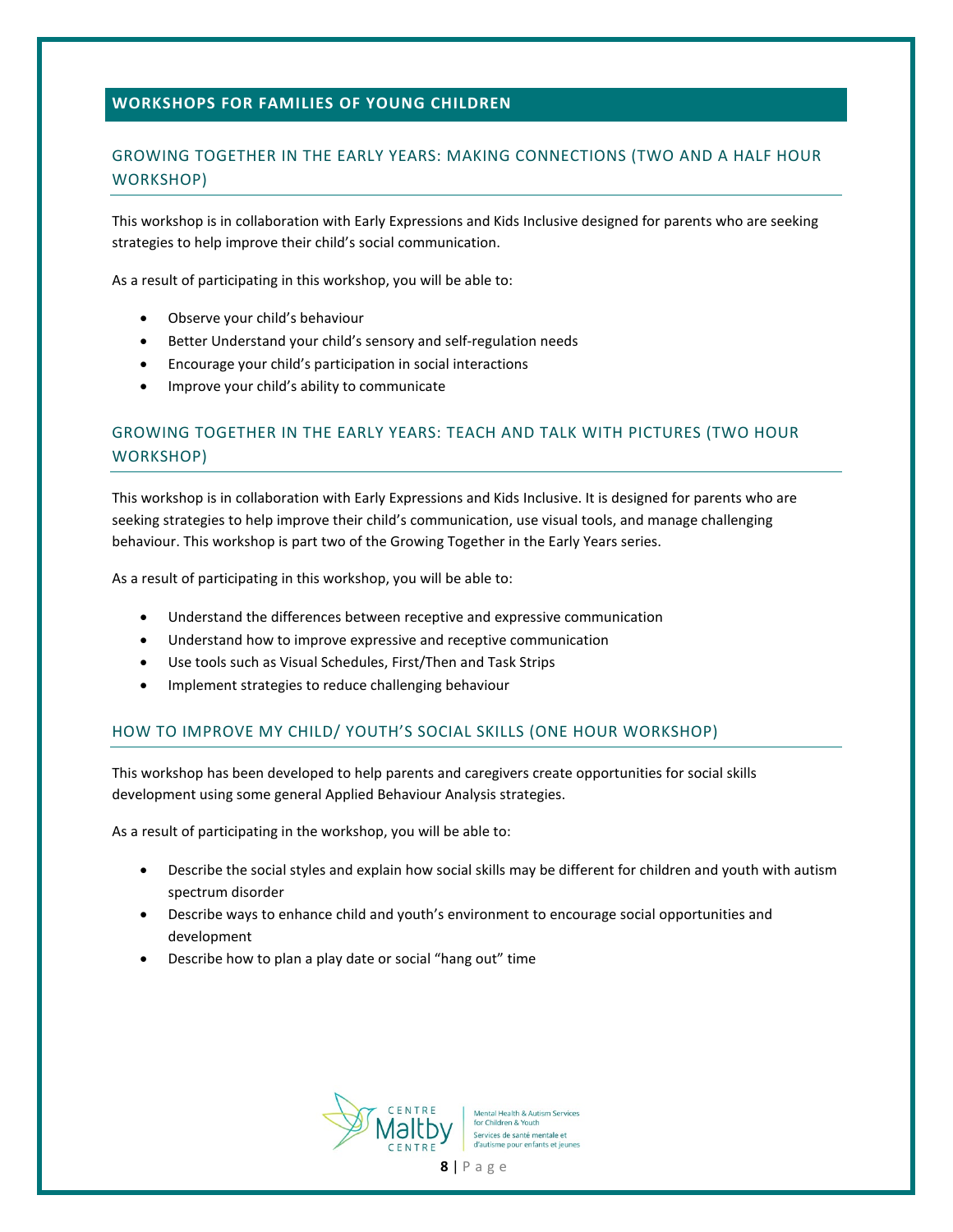#### PLAY TO GROW (ONE HOUR WORKSHOP)

This workshop is designed for parents and caregivers who would like to learn more ways to use play with their child to facilitate learning. Parents and caregivers will have the opportunity to discover fun and creative ways to be engaged with their child during play while focusing on specific learning goals.

As a result of participating in this workshop parents and caregivers will be able to:

- Describe the stages of play throughout child development
- Explain how play may be different for children with ASD and specifically for their child
- Describe ways to enhance child's environment for each stage of play

#### TEACHING YOUR CHILD IMPROVED COMMUNICATION (TWO HOUR WORKSHOP)

How does your child communicate when that they want something? Do they point at an item or pull you toward the item? Do they scream, cry, or use other challenging behaviour to have their needs met? We can help you encourage your child to start using words instead, by teaching you some strategies to jumpstart a child's communication skills.

As a result of participating in the workshop, you will be able to:

- Define communication and the effect of autism
- List three possible communication systems for nonverbal children, and the advantages and disadvantages of each
- Practice using specific strategies to teach and expand your child's early communication

#### TEACHING YOUR CHILD TOILETING SKILLS (ONE HOUR WORKSHOP)

In this workshop participants will receive a short presentation on general ABA strategies to begin teaching their child toileting skills. Participants will have an opportunity to ask questions and participate in group discussions.

As a result of participating in this workshop you will learn:

- How to identify when your child is ready for toileting
- General ABA strategies to help teach your child toileting skills

#### WILL PICTURES HELP MY CHILD TO COMMUNICATE? (ONE HOUR WORKSHOP)

In this workshop parents and caregivers will learn from an experienced ABA Family Support staff about communication styles and use of pictures to communicate. Parents and caregivers will have an opportunity to ask the facilitator questions related to this topic

As a result of participating in this workshop, you will be able to:

- Identify how your child is currently communicating
- Understand different ways we can communicate
- Learn the first step to teaching functional communication
- Learn about the use of pictures as a form of communication



**Mental Health & Autism Services** for Children & Youth Services de santé mentale et d'autisme pour enfants et jeunes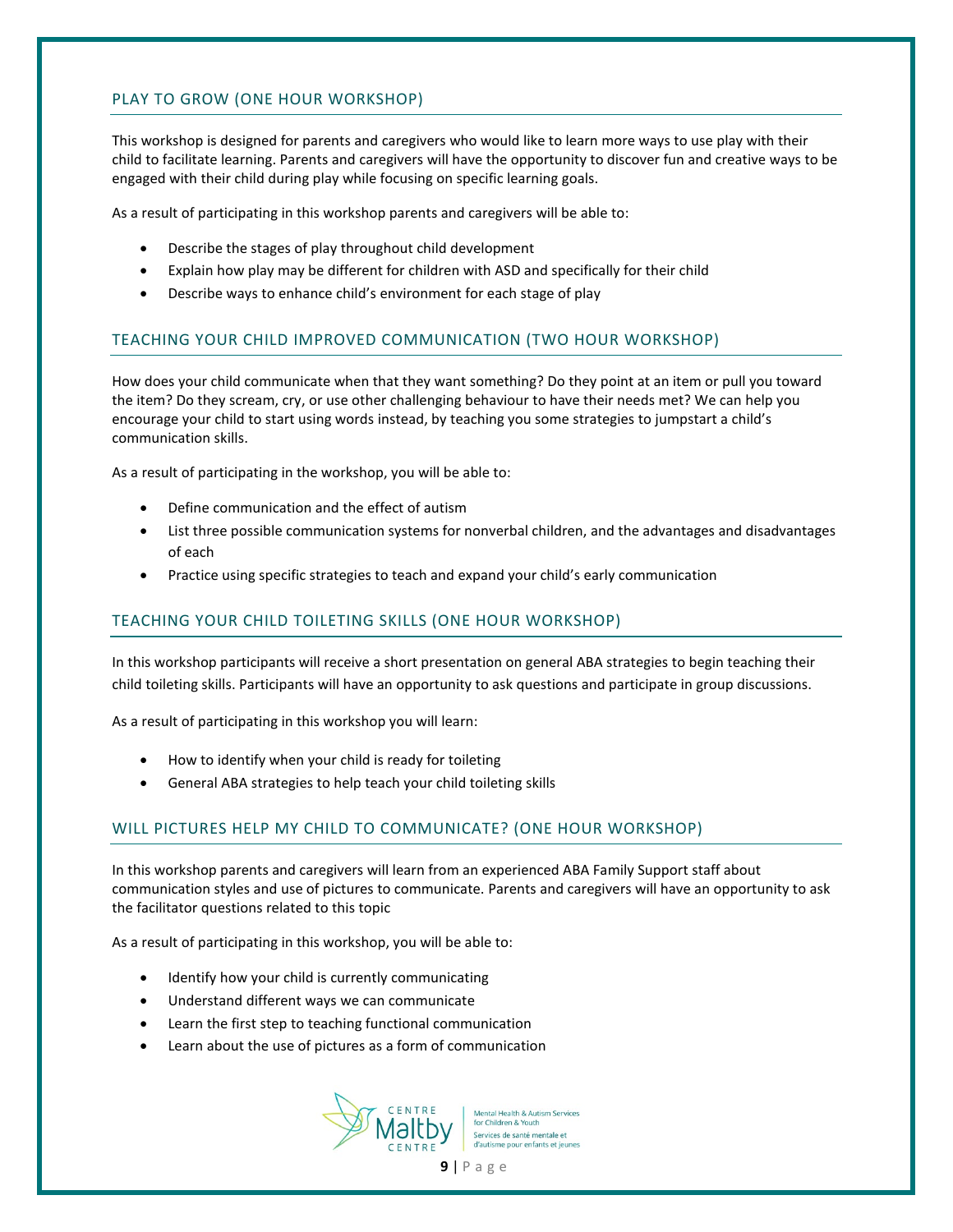#### **WORKSHOPS FOR FAMILIES OF YOUTH**

#### AUTISM SPECTRUM DISORDER AND PUBERTY (TWO HOUR WORKSHOP)

This workshop is for families with a teen with autism spectrum disorder (ASD) who is entering or experiencing the onset of puberty. This workshop will support parents as they help their teen understand the developmental changes they are going through. Parents will be provided with resources to further their youth's needs during this time of change.

As a result of participating in this workshop, you will be able to:

- Describe the importance of explaining this developmental change to a youth with ASD
- Select central concepts that are valuable to discuss when teaching a youth with ASD about puberty
- Summarize the basic guidelines of presenting information about puberty to a youth with ASD.

# BROTHERS, SISTERS & AUTISM WORKSHOP (TEENS 13-18) (SERIES OF FOUR - ONE HOUR WORKSHOPS)

Having a sibling with autism can be a great experience but sometimes it's beneficial to connect with other people in a similar situation to work through common situations and issues that may arise. Parents are not required to attend this workshop but can meet individually with the facilitators following the workshop to learn about the workshop content and strategies that may have been developed with their teen regarding their sibling. This Sibling Workshop is for ages 13 -18.

As a result of participating in this workshop, you will be able to:

- Describe what Autism is
- Understand how Autism may affect your sibling
- Understand how your sibling may be affecting you
- Learn to create strategies to help you cope with issues between yourself and your sibling

#### READING BETWEEN THE LINES- WHAT IS NOT BEING SAID. (TWO HOUR WORKSHOP)

The Hidden Curriculum refers to the set of rules or guidelines that are often not directly taught but are assumed to be known. This curriculum contains items that impact social interactions, school performance, and sometimes health and well-being such as unspoken rules, slang, metaphors, body language, etc. This workshop includes practical tips for teaching hidden social needs to children and youth and stresses the importance of making these a part of everyday life.

As a result of participating in this workshop you will be able to:

- Define the hidden curriculum in relation to your child or youth and family
- Identify and describe areas of the hidden curriculum that may be helpful to teach your child or youth in the home and community settings
- Apply the strategies and tools necessary to teach the hidden curriculum to your child or youth



lental Health & Autism Services for Children & Youth Services de santé mentale et d'autisme pour enfants et jeunes